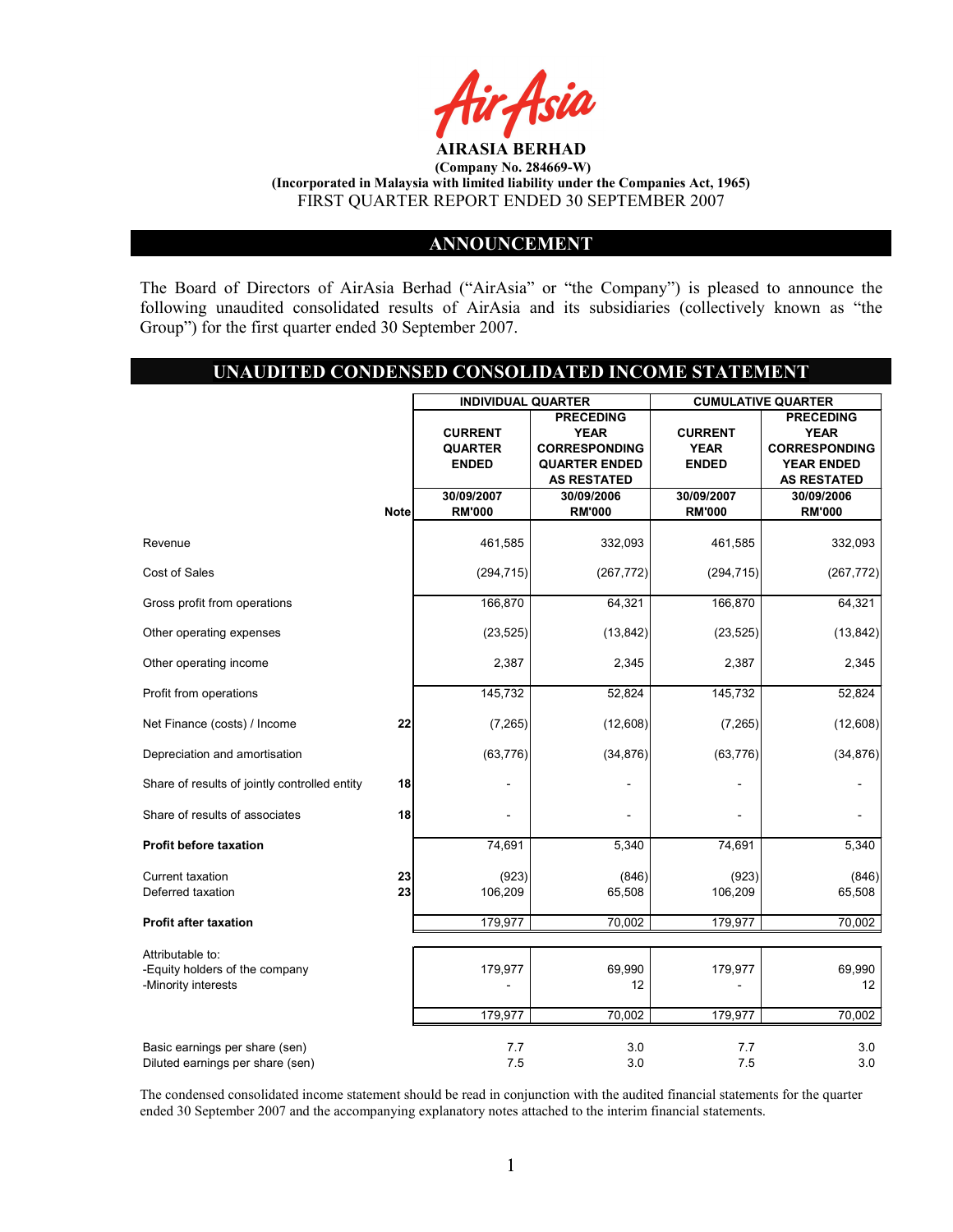Air Asia

# CONDENSED CONSOLIDATED BALANCE SHEET AS AT 30 SEPTEMBER 2007

|                                                              |             | <b>UNAUDITED</b>    | <b>AUDITED</b>         |
|--------------------------------------------------------------|-------------|---------------------|------------------------|
|                                                              |             | <b>AS AT END OF</b> | <b>AS AT PRECEDING</b> |
|                                                              |             | <b>CURRENT</b>      | <b>FINANCIAL</b>       |
|                                                              |             | <b>QUARTER</b>      | <b>YEAR END</b>        |
|                                                              |             | 30/09/2007          | 30/06/2007             |
|                                                              | <b>Note</b> | <b>RM'000</b>       | <b>RM'000</b>          |
| <b>NON CURRENT ASSETS</b>                                    |             |                     |                        |
| Property, plant & equipment                                  |             | 3,672,757           | 2,959,817              |
| Investment in associates                                     |             | 29                  | 29                     |
| Other investments                                            |             | 64                  | 67                     |
| Goodwill                                                     |             | 8,738               | 8,738                  |
| Deferred expenditure                                         |             | 479                 | 480                    |
| Deferred tax asset                                           |             | 435,425             | 329,216                |
| Long term prepayments                                        |             | 58,027              | 46,004                 |
|                                                              |             | 4,175,519           | 3,344,351              |
| <b>CURRENT ASSETS</b>                                        |             |                     |                        |
| Inventories (at cost)                                        |             | 9,272               | 9,512                  |
| Other investments                                            |             | 33,871              | 34,136                 |
| Trade and other receivables                                  |             | 379,238             | 308,950                |
| Deposit on aircraft purchase                                 |             | 312,826             | 317,296                |
| Amount due from a jointly controlled entity                  |             | 99,010              | 92,182                 |
| Amount due from associates                                   |             | 86,180              | 77,432                 |
| Deposits, bank and cash balances                             |             | 547,481             | 595,243                |
|                                                              |             | 1,467,878           | 1,434,751              |
| <b>CURRENT LIABILITIES</b>                                   |             |                     |                        |
| Trade and other payables                                     |             | 615,018             | 557,796                |
| Borrowings (secured)                                         |             | 290,175             | 251,097                |
| Hire-purchase payables                                       |             | 64                  | 77                     |
| <b>Current tax liabilities</b>                               |             | 5,048               | 4,575                  |
|                                                              |             | 910,305             | 813,545                |
| <b>NET CURRENT ASSETS</b>                                    |             | 557,573             | 621,206                |
| <b>NON CURRENT LIABILITIES</b>                               |             |                     |                        |
| Borrowings (secured)                                         |             | 2,886,091           | 2,303,488              |
| Hire-purchase payables                                       |             | 181                 | 188                    |
|                                                              |             | 2,886,272           | 2,303,676              |
|                                                              |             | 1,846,820           | 1,661,881              |
| <b>CAPITAL AND RESERVES</b>                                  |             |                     |                        |
| Share capital                                                |             | 236,536             | 236,077                |
| Reserves                                                     |             | 1,610,246           | 1,425,765              |
| Shareholders' funds                                          |             | 1,846,782           | 1,661,842              |
| Minority interests                                           |             | 39                  | 39                     |
|                                                              |             | 1,846,820           | 1,661,881              |
| Net assets per share attributable to ordinary equity holders |             |                     |                        |
| of the Company (RM)                                          |             | 0.78                | 0.70                   |

The condensed consolidated balance sheet should be read in conjunction with the audited financial statements for the quarter ended 30 September 2007 and the accompanying explanatory notes attached to the interim financial statements.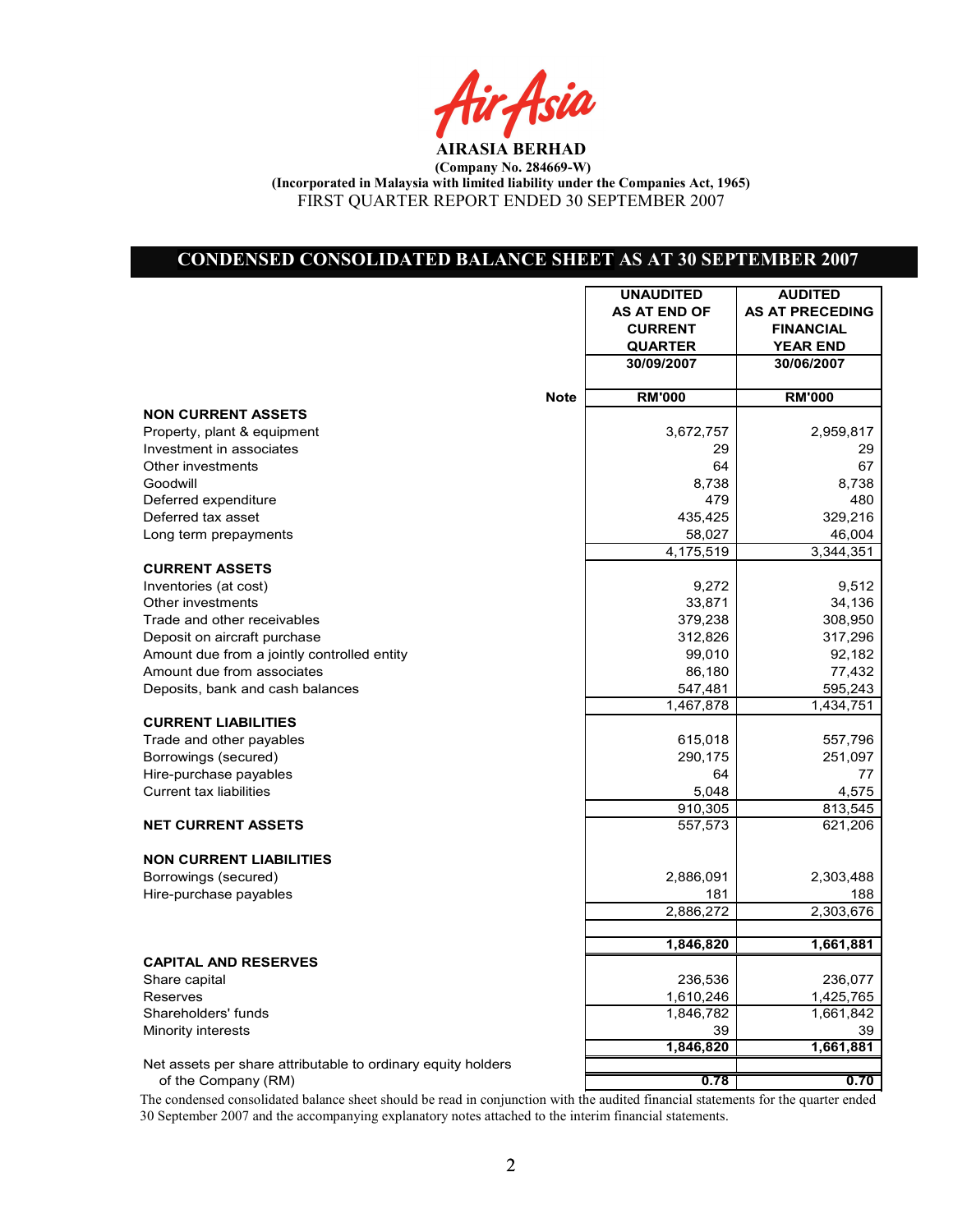r Asia

### UNAUDITED CONDENSED CONSOLIDATED CASH FLOW STATEMENTS

**CURRENT | PRECEDING** 

|                                                                                      | <b>PERIOD ENDED</b><br>30/09/2007 | <b>PERIOD ENDED</b><br>30/09/2006 |  |
|--------------------------------------------------------------------------------------|-----------------------------------|-----------------------------------|--|
|                                                                                      | <b>RM'000</b>                     | <b>RM'000</b>                     |  |
| <b>CASH FLOWS FROM OPERATING ACTIVITIES</b>                                          |                                   |                                   |  |
| Profit before taxation                                                               | 74,691                            | 11,517                            |  |
| Adjustments:                                                                         |                                   |                                   |  |
| Share of results of associates<br>Property, plant and equipment                      |                                   | (394)                             |  |
| - Depreciation                                                                       | 63,776                            | 34,876                            |  |
| Amortisation of long term prepayments                                                | 2,317                             | 604                               |  |
| Interest expense                                                                     | 40,496                            | 17,493                            |  |
| Interest income                                                                      | (6,963)                           | (4,886)                           |  |
|                                                                                      | 174,317                           | 59,210                            |  |
| Changes in working capital                                                           |                                   |                                   |  |
| Inventories                                                                          | 240                               | (170)                             |  |
| Receivables and prepayments                                                          | (70, 288)                         | 37,146                            |  |
| Trade and other payables                                                             | 57,222                            | 88,217                            |  |
| Intercompany balances                                                                | (15, 576)                         | (17, 578)                         |  |
|                                                                                      | 145,915                           | 166,825                           |  |
| Cash generated from operations                                                       |                                   |                                   |  |
| Interest paid                                                                        | (40, 496)                         | (17, 493)                         |  |
| Interest received                                                                    | 6,963                             | 4,886                             |  |
| Tax paid<br>Net cash from operating activities                                       | (450)                             | (246)                             |  |
|                                                                                      | 111,932                           | 153,972                           |  |
| <b>CASH FLOWS FROM INVESTING ACTIVITIES</b>                                          |                                   |                                   |  |
| Property, plant and equipment                                                        |                                   |                                   |  |
| - Additions                                                                          | (776, 717)                        | (567, 502)                        |  |
| Deposit on aircraft purchase                                                         | 4,470                             | (25, 542)                         |  |
| Long term prepayments                                                                | (14, 340)                         |                                   |  |
| Additional unquoted investments                                                      | 265                               |                                   |  |
| Additional investment in/acquisition of associates                                   |                                   | (11, 535)                         |  |
| Net cash used in investing activities                                                | (786,322)                         | (604, 579)                        |  |
|                                                                                      |                                   |                                   |  |
| <b>CASH FLOWS FROM FINANCING FACILITIES</b>                                          |                                   |                                   |  |
| Proceeds from allotment of shares                                                    | 4,965                             | 1,099                             |  |
| Hire purchase instalments paid                                                       | (20)                              | (38)                              |  |
| Proceeds from borrowings<br>Repayment of borrowings                                  | 655,867                           | 601,186<br>(73, 910)              |  |
| Deposits pledged as securities                                                       | (34, 186)<br>(2, 232)             |                                   |  |
| Net cash from financing activities                                                   | 624,394                           | (52)<br>528,285                   |  |
|                                                                                      |                                   |                                   |  |
| <b>NET INCREASE FOR THE FINANCIAL YEAR</b><br>CASH AND CASH EQUIVALENTS AT BEGINNING | (49,996)                          | 77,678                            |  |
| OF THE FINANCIAL YEAR<br>*CASH AND CASH EQUIVALENTS AT END OF                        | 574,347                           | 412,907                           |  |
| <b>FINANCIAL YEAR</b>                                                                | 524,351                           | 490,585                           |  |

\* The balance at end of financial year excludes fixed deposits of RM23.129 million (30/06/07: RM20.896 million) pledged with licensed bank as securities for banking facilities granted to the Company

The condensed consolidated cash flow statement should be read in conjunction with the audited financial statements for the quarter ended 30 September 2007 and the accompanying explanatory notes attached to the interim financial statements.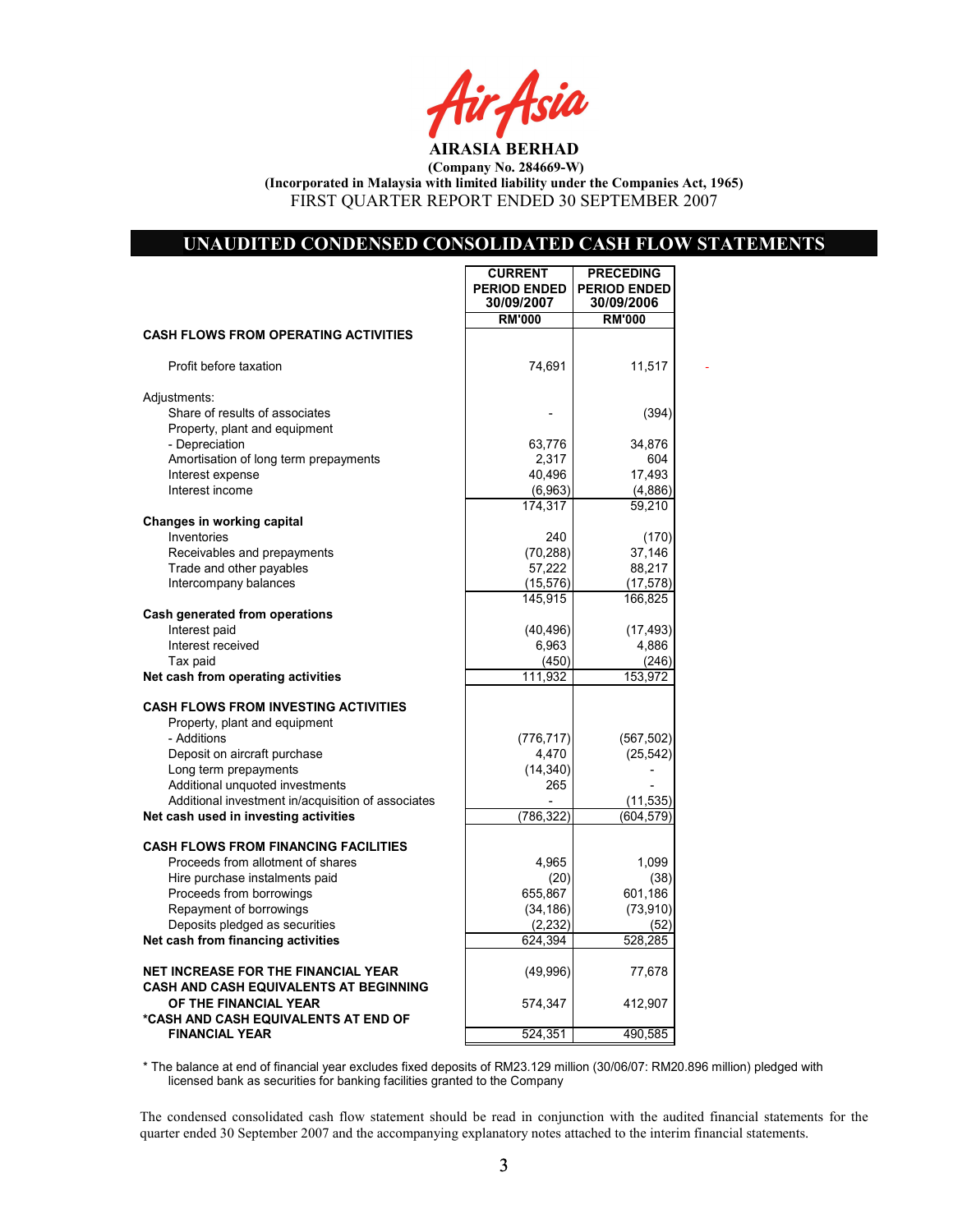sia

|                                   | UNAUDITED CONDENSED CONSOLIDATED STATEMENT OF CHANGES IN EQUITY |                |                                               |                          |                          |               |                 |               |
|-----------------------------------|-----------------------------------------------------------------|----------------|-----------------------------------------------|--------------------------|--------------------------|---------------|-----------------|---------------|
|                                   |                                                                 |                | Attributable to Equity Holders of the Company |                          |                          |               |                 |               |
|                                   | <b>Issued and fully paid</b>                                    |                |                                               |                          |                          |               |                 |               |
|                                   | ordinary shares                                                 |                |                                               |                          |                          |               |                 |               |
|                                   | of RM0.10 each                                                  |                |                                               |                          |                          |               |                 |               |
|                                   |                                                                 |                |                                               | Foreign                  |                          |               |                 |               |
|                                   | <b>Number</b>                                                   | <b>Nominal</b> | <b>Share</b>                                  | <b>Exchange</b>          | <b>Retained</b>          | <b>Total</b>  | <b>Minority</b> | <b>TOTAL</b>  |
|                                   | of shares                                                       | <b>Value</b>   | Premium                                       | <b>Reserves</b>          | <b>Earnings</b>          |               | <b>Interest</b> | <b>EQUITY</b> |
|                                   | '000                                                            | <b>RM'000</b>  | <b>RM'000</b>                                 | <b>RM'000</b>            | <b>RM'000</b>            | <b>RM'000</b> | <b>RM'000</b>   | <b>RM'000</b> |
|                                   |                                                                 |                |                                               |                          |                          |               |                 |               |
| At 1 July 2007                    | 2,360,766                                                       | 236,077        | 722,177                                       | 592                      | 702,995                  | 1,661,841     | 39              | 1,661,880     |
|                                   | 2,360,766                                                       | 236,077        | 722,177                                       | 592                      | 702,995                  | 1,661,841     | 39              | 1,661,880     |
| Net Profit for the financial year | $\overline{\phantom{a}}$                                        |                | $\overline{\phantom{0}}$                      | $\overline{\phantom{0}}$ | 179,977                  | 179,977       |                 | 179,977       |
| Issuance of ordinary shares       |                                                                 |                |                                               |                          |                          |               |                 |               |
| - Pursuant to the Employees'      |                                                                 |                |                                               |                          |                          |               |                 |               |
| Share Option Scheme ('ESOS')      | 4,598                                                           | 460            | 4,504                                         |                          | $\overline{\phantom{0}}$ | 4,964         |                 | 4,964         |
|                                   |                                                                 |                |                                               |                          |                          |               |                 |               |
| At 30 September 2007              | 2,365,364                                                       | 236,536        | 726,681                                       | 592                      | 882,972                  | 1,846,781     | 39              | 1,846,820     |
| At 1 July 2006                    |                                                                 |                |                                               |                          |                          |               |                 |               |
| -as previously reported           | 2,346,487                                                       | 234,649        | 708,185                                       | 592                      | 109,165                  | 1,052,591     | 27              | 1,052,618     |
| -change in accounting policies    |                                                                 |                |                                               |                          | (31, 253)                | (31, 253)     |                 | (31, 253)     |
| -as restated                      | 2,346,487                                                       | 234,649        | 708,185                                       | 592                      | 77,912                   | 1,021,338     | 27              | 1,021,365     |
|                                   |                                                                 |                |                                               |                          |                          |               |                 |               |
| Net Profit for the financial year |                                                                 |                |                                               |                          | 5,650                    | 5,650         | 12              | 5,662         |
| Issuance of ordinary shares       |                                                                 |                |                                               |                          |                          |               |                 |               |
| - Pursuant to the Employees'      |                                                                 |                |                                               |                          |                          |               |                 |               |
| Share Option Scheme ('ESOS')      | 1,019                                                           | 102            | 997                                           | $\overline{\phantom{a}}$ | $\overline{\phantom{0}}$ | 1,099         |                 | 1,099         |
|                                   |                                                                 |                |                                               |                          |                          |               |                 |               |
| At 30 September 2006              | 2,347,506                                                       | 234,751        | 709,182                                       | 592                      | 83,562                   | 1,028,087     | 39              | 1,028,126     |

The condensed consolidated statement of changes in equity should be read in conjunction with the audited financial statements for the quarter ended 30 September 2007 and the accompanying explanatory notes attached to the interim financial statements.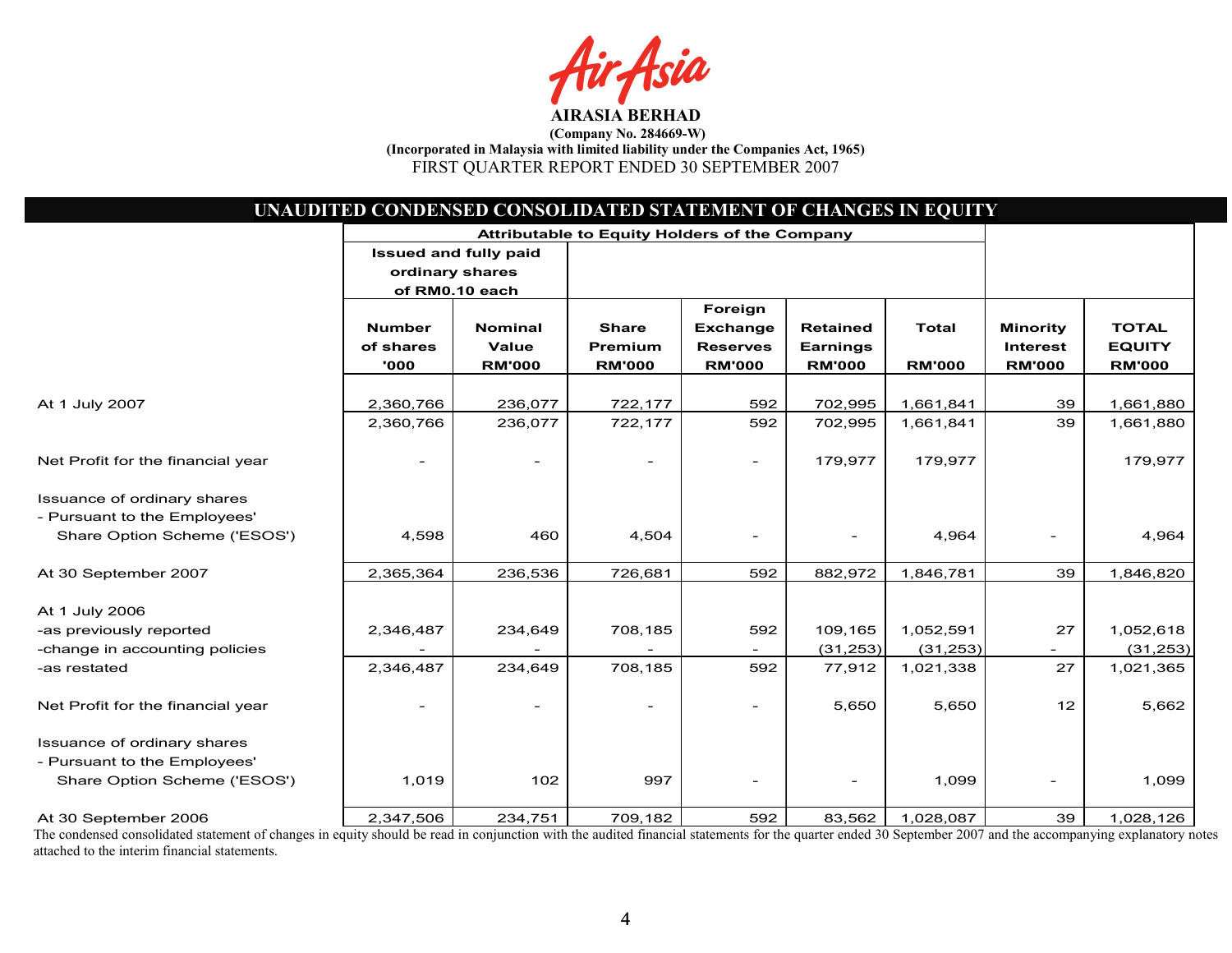

# KEY OPERATING STATISTICS – 30 SEPTEMBER 2007

|                                      | <b>ACTUAL</b> | <b>ACTUAL</b> |
|--------------------------------------|---------------|---------------|
| PERFORMANCE INDICATORS               | Q1 FY2008     | Q4 FY2007     |
|                                      |               |               |
| Passengers carried                   | 2,439,600     | 2,359,553     |
| RPK (million)                        | 2,707         | 2,745         |
| ASK (million)                        | 3,645         | 3,402         |
| Average fares (RM)*                  | 174           | 170           |
| Seat load factor (%)                 | 79%           | 81%           |
| Revenue per ASK (sen)                | 12.66         | 12.70         |
| Cost per ASK (sen)                   | 10.39         | 11.12         |
| Cost per ASK (sen) non fuel          | 5.13          | 5.73          |
| Sectors flown                        | 18,012        | 17,659        |
| Average number of operating aircraft | 29.52         | 28.62         |

\* Average Fare includes Fuel Surcharge, Admin Fees and Insurance Surcharge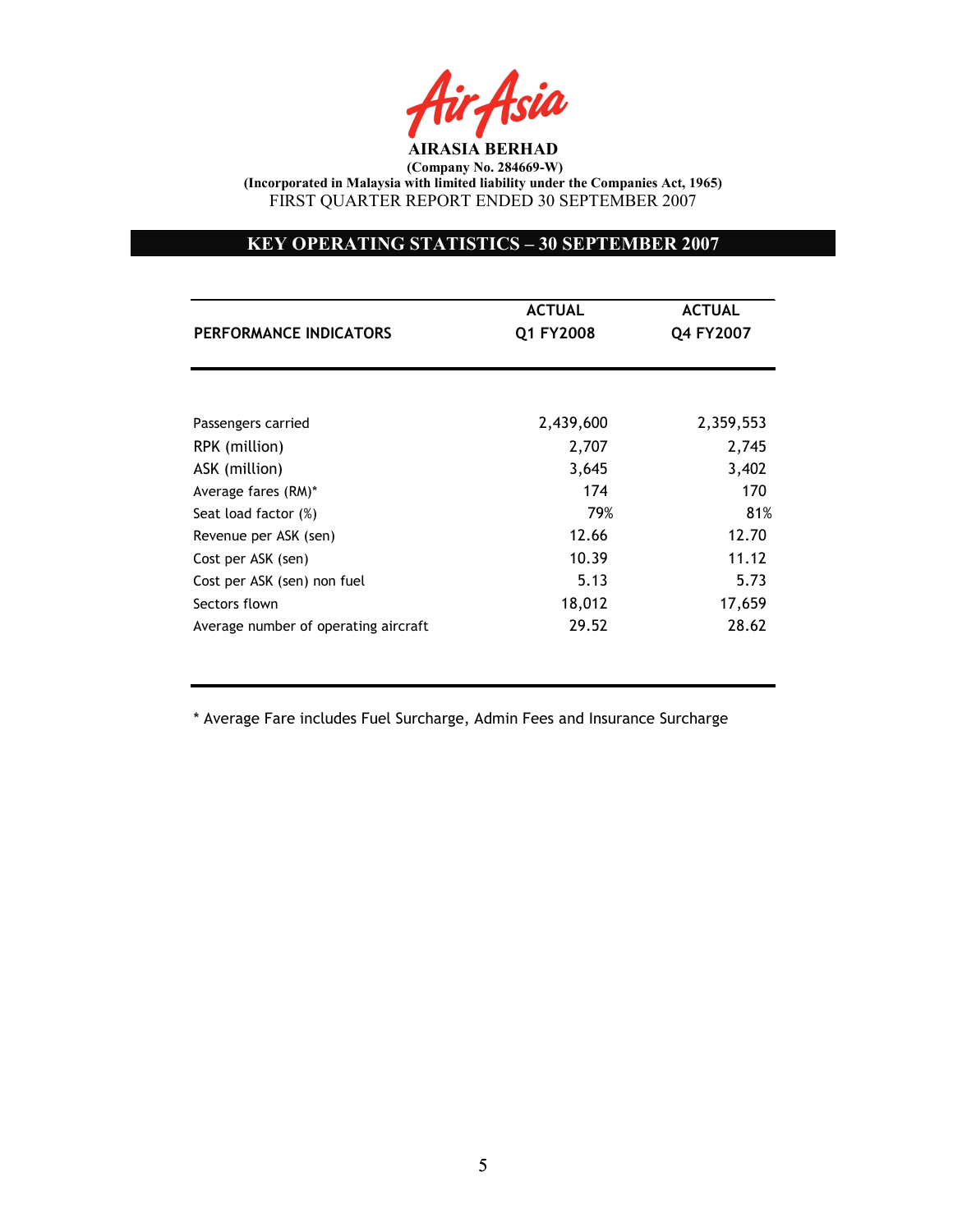

# NOTES TO THE UNAUDITED ACCOUNTS – 30 SEPTEMBER 2007

### 1. Basis of preparation

The interim financial report is unaudited and has been prepared in accordance with Financial Reporting Standard ("FRS") 134: "Interim Financial Reporting" and paragraph 9.22 and Appendix 9B of the Bursa Malaysia Securities Berhad ("Bursa Malaysia") Listing Requirements.

The interim financial statements should be read in conjunction with the audited financial statements of the Group for the financial year ended 30 June 2007. The accounting policies and methods of computation adopted for the interim financial statements are consistent with those adopted for the annual audited financial statements for the financial year ended 30 June 2007, except for the accounting policy changes arising from the adoption of the following new/revised FRS that are effective for the Company's financial period beginning 1 July 2007. Details of these changes in accounting policies are set out in Note 2.

The preparation of an interim financial report in conformity with FRS 134: "Interim Financial Reporting", requires management and the Directors to make judgments, estimates and assumptions that affect the application of policies and reported amounts of assets and liabilities, income and expenses on a year to date basis. Actual results may differ from these estimates.

The interim financial report contains condensed consolidated financial statements and selected explanatory notes. The notes include an explanation of events and transactions that are significant to an understanding of the changes in financial position and performance of the Group since the 2007 annual financial statements. The interim consolidated financial report and notes thereon do not include all of the information required for a full set of financial statements prepared in accordance with FRSs.

The financial information relating to the financial year ended 30 June 2007 that is included in the interim consolidated financial report as being previously reported information does not constitute the Group's statutory financial statements for that financial year but is derived from those financial statements, other than those that have been restated as a result of the changes in accounting policies. The statutory financial statements for the year ended 30 June 2007 are available from the Company's registered office.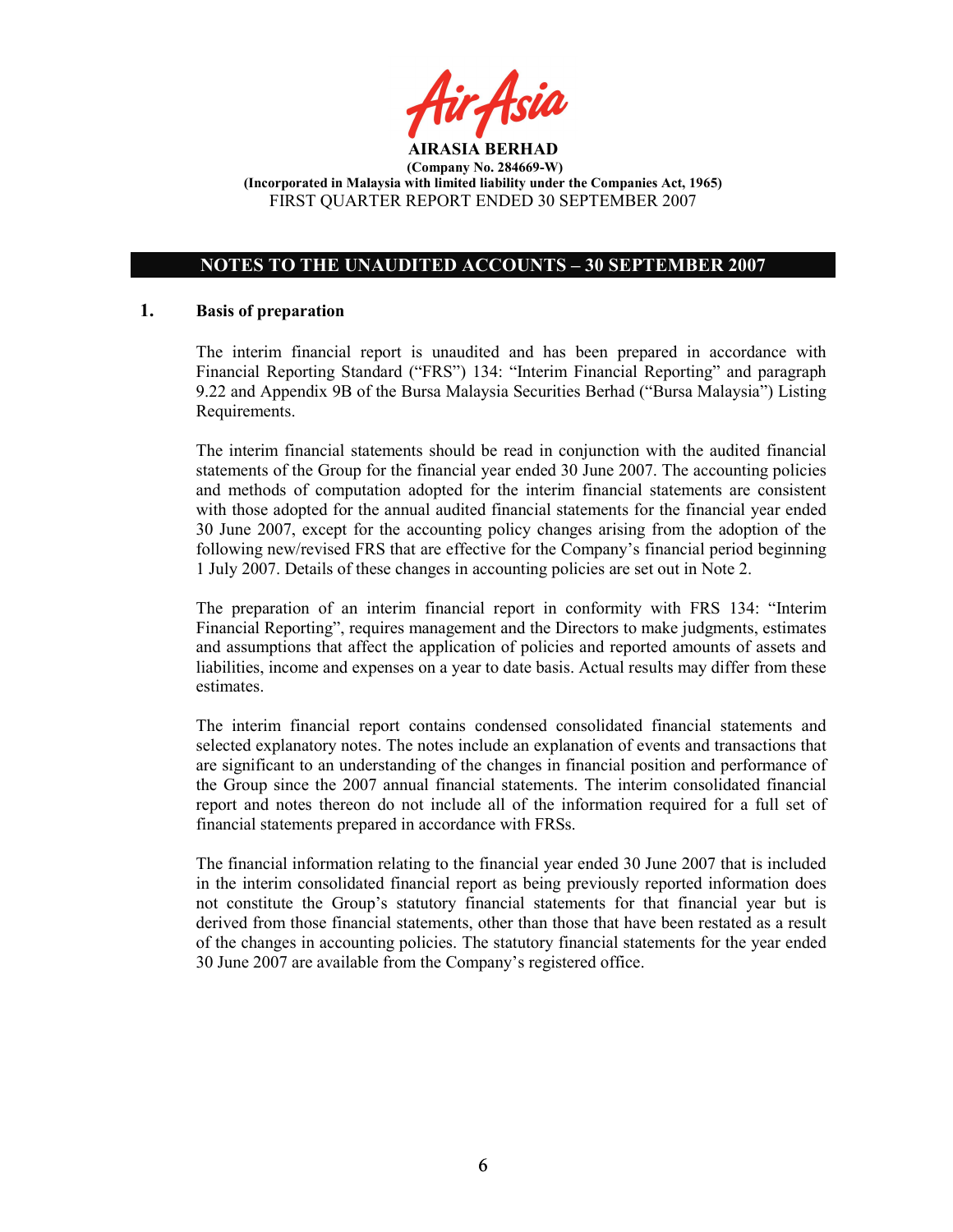

(Incorporated in Malaysia with limited liability under the Companies Act, 1965) FIRST QUARTER REPORT ENDED 30 SEPTEMBER 2007

# NOTES TO THE UNAUDITED ACCOUNTS – 30 SEPTEMBER 2007

### 2. Summary of significant accounting policies

#### Changes in accounting policies

The new accounting standards, amendments to published standards and IC interpretations to existing standards effective for the Group's financial years beginning on 1 July 2007 are as follows:

- FRS 117 Leases (effective for accounting periods beginning on or after 1 October 2006). This standard requires the classification of leasehold land as prepaid lease payments. FRS 117 is not relevant to the Group as the Group does not have any leasehold land.
- FRS 124 Related Party Disclosures This standard affects the identification of related parties and other similar related party disclosures. This standard requires the disclosure of related party transactions and outstanding balances with other entities in a group. Intra-group related party transactions and outstanding balances are eliminated in the preparation of consolidated financial statements of the Group. The adoption of this FRS has no financial impact on the Group's consolidated financial statements.

The MASB also issued the following revised Standards, amendment to Standards and IC Interpretations which are only effective for annual periods on or after 1 July 2007:

| <b>FRS 111</b>       | Construction contracts                                        |
|----------------------|---------------------------------------------------------------|
| <b>FRS 112</b>       | Income Taxes                                                  |
| <b>FRS 118</b>       | Revenue                                                       |
| <b>FRS 120</b>       | Accounting for Government Grants and Disclosure of            |
|                      | Government Assistance                                         |
| Amendment to FRS 121 | The Effects of Changes in Foreign Exchange Rates – Net        |
|                      | Investment in Foreign Operation                               |
| <b>FRS 134</b>       | Interim Financial Reporting                                   |
| <b>FRS 137</b>       | Provisions, Contingent Liabilities and Contingent Assets      |
| IC <sub>1</sub>      | Changes in Existing Decommissioning, Restoration and          |
|                      | Similar Liabilities                                           |
| IC <sub>2</sub>      | Members' Shares in Co-operative Entities and Similar          |
|                      | Instruments                                                   |
| IC <sub>5</sub>      | Rights to Interest arising from Decommissioning,              |
|                      | Restoration and Environmental Rehabilitation Funds            |
| IC $6$               | Liabilities arising from Participating in a Specific Market - |
|                      | Waste Electrical and Electronic Equipment                     |
| IC $7$               | Applying the Restatement Approach under FRS $129_{2004}$      |
|                      | Financial Reporting in Hyperinflationary Economies            |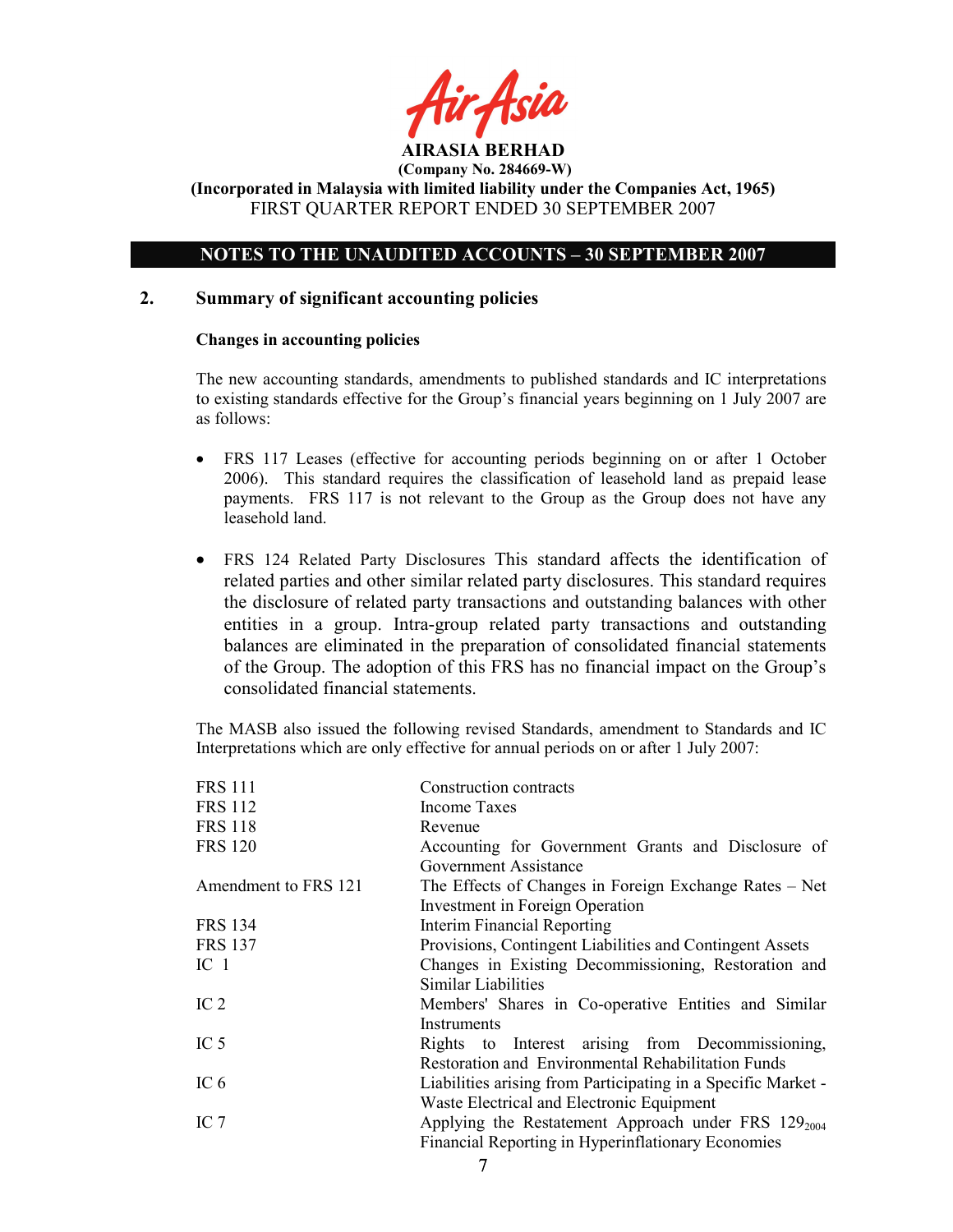

(Incorporated in Malaysia with limited liability under the Companies Act, 1965) FIRST QUARTER REPORT ENDED 30 SEPTEMBER 2007

# NOTES TO THE UNAUDITED ACCOUNTS – 30 SEPTEMBER 2007

IC 8 Scope of FRS 2

 Aside from the revision of FRS 112, the above standards, amendments to published standards and IC interpretations to existing standards are not anticipated to have significant impact to the financial statements of the Group.

### 3. Auditors' report on preceding annual financial statements

The auditors have expressed an unqualified opinion on the Group's statutory financial statements for the year ended 30 June 2007 in their report dated 4 October 2007.

### 4. Seasonality of operations

AirAsia is basically involved in the provision of air transportation services and thus, is subject to the seasonal demand for air travel. The seat load factor has decreased from 81% in the previous quarter to 79% in the current quarter under review. This pattern is in line with the expectation of the Group.

## 5. Unusual items due to their nature, size or incidence

There were no unusual items affecting assets, liabilities, equity, net income or cash flows during the current quarter and financial period-to-date, except for the changes in accounting policies as disclosed in Note 2.

#### 6. Changes in estimates

There were no changes in estimates that have had material effect in the current quarter and financial period-to-date results.

## 7. Capital and reserves

During the three months period ended 30 September 2007, the issued and paid-up capital of the Company increased from 2,360,766,080 to 2,365,363,580 ordinary shares by the issuance of 4,597,500 ordinary shares of RM0.10 each pursuant to the exercise of ESOS at the option price of RM1.08. Other than the above, there was no issuance, cancellation, repurchases, resale and repayment of debt and equity securities for the period ended 30 September 2007.

## 8. Dividend paid

There were no dividends paid in the quarter ended 30 September 2007.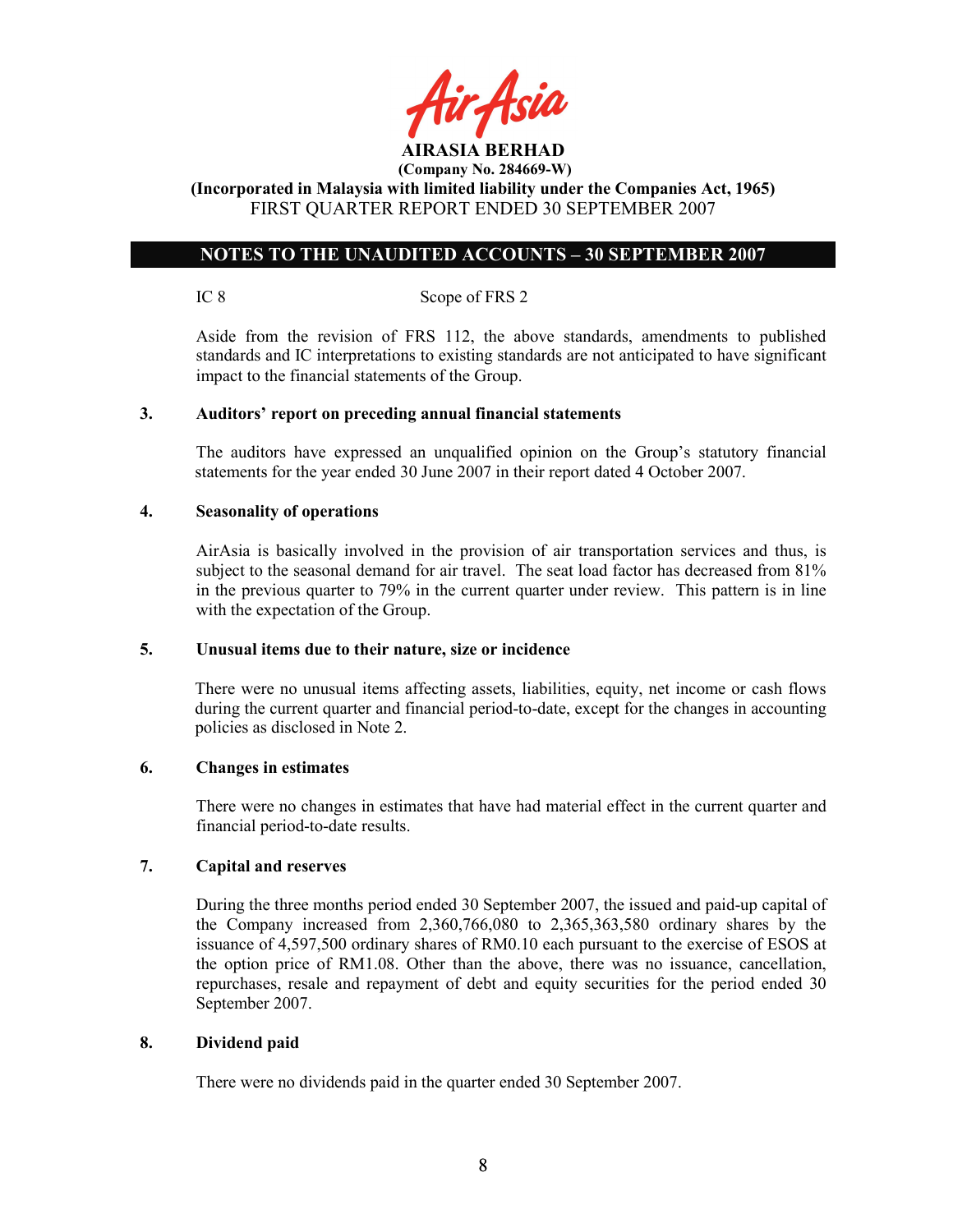ir Asia AIRASIA BERHAD

 (Company No. 284669-W) (Incorporated in Malaysia with limited liability under the Companies Act, 1965)

FIRST QUARTER REPORT ENDED 30 SEPTEMBER 2007

# NOTES TO THE UNAUDITED ACCOUNTS – 30 SEPTEMBER 2007

### 9. Segment reporting

Segmental information is not presented as there are no significant business segments other than the provision of air transportation services.

## 10. Property, plant and equipment

## (a) acquisition and disposals

During the first quarter ended 30 September 2007, the Group acquired plant and equipment with a cost of RM776.7 million (first quarter ended 30 September 2006: RM567.5 million).

There was no disposal of property, plant and equipment for the period ended 30 September 2007.

### (b) valuation

 There was no revaluation of property, plant and equipment for the period ended 30 September 2007.

## 11. Post balance sheet events

There were no material events after the period end that has not been reflected in the financial statements for the financial period ended 30 September 2007.

## 12. Changes in composition of the Group

There were no changes in the composition of the Group, including business combinations, acquisition or disposal of subsidiaries and long term investments, restructuring and discontinuing operations during the quarter.

## 13. Contingent assets

As at the date of this report, the Group does not have any contingent assets.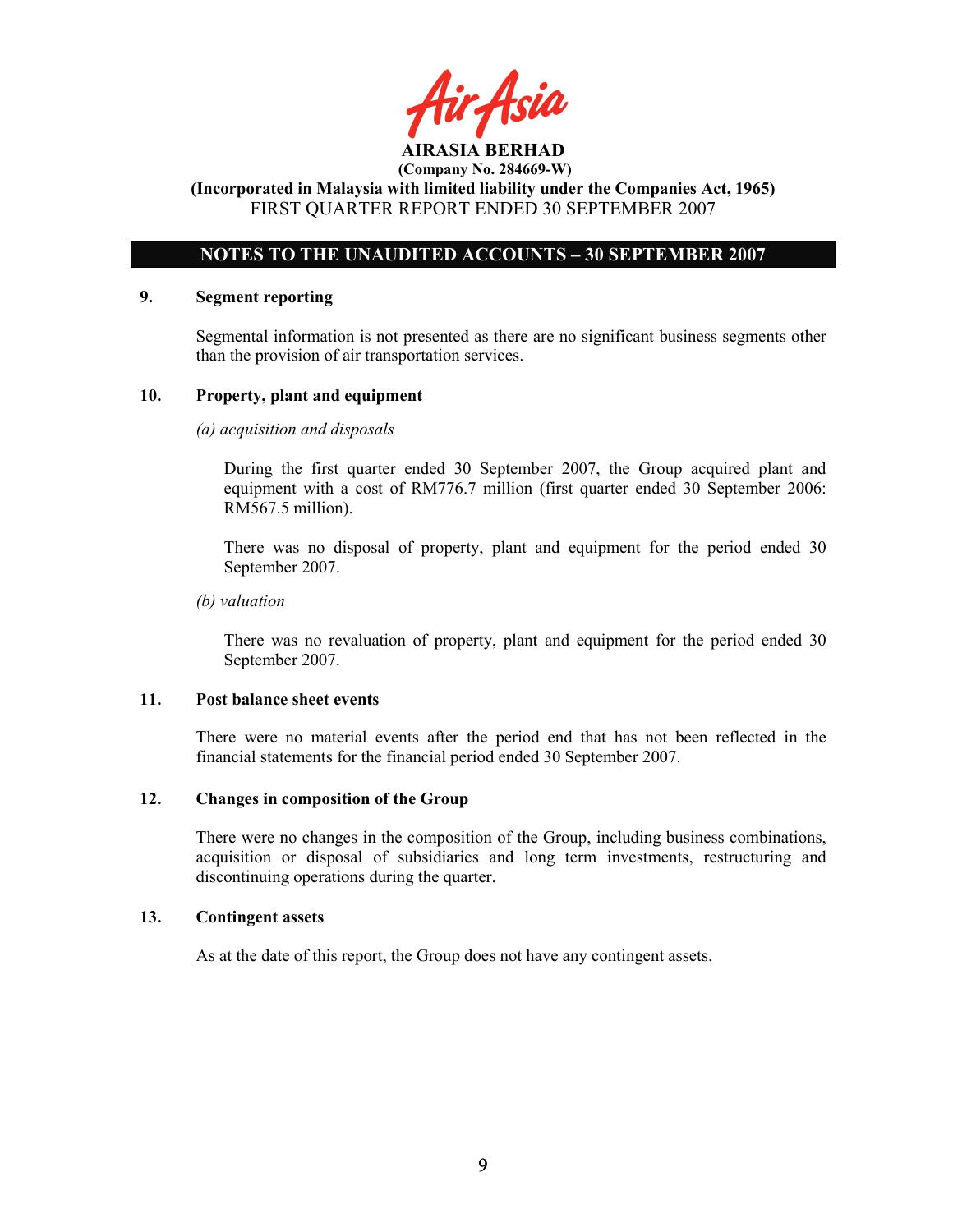

# NOTES TO THE UNAUDITED ACCOUNTS – 30 SEPTEMBER 2007

#### 14. Changes in Contingent liabilities Since the Last Annual Balance Sheet Date

There were no material changes in contingent liabilities since the latest audited financial statements of the Group for the period ended 30 September 2007.

### 15. Capital commitments outstanding not provided for in the interim financial report

Capital commitments for property, plant and equipment:

|                                   |            | Group and Company |
|-----------------------------------|------------|-------------------|
|                                   | 30.09.07   | 30.06.07          |
|                                   | RM'000     | RM'000            |
| Contracted for                    | 17,633,912 | 18,405,482        |
| Authorised but not contracted for | 91,918     | 98,664            |
|                                   | 17,725,830 | 18,504,146        |
|                                   |            |                   |

## 16. Material related party transactions

Details of the relationship and transactions between AirAsia and its related parties are as described below. The related party transactions described were carried out on the terms and conditions obtainable in transactions with unrelated parties unless otherwise stated.

| Name of company      | <b>Relationship</b>                        |
|----------------------|--------------------------------------------|
| Thai AirAsia         | A jointly controlled entity of the Company |
| PT Indonesia AirAsia | An associate of the Company                |

|                          |                                     | Group              |                    |
|--------------------------|-------------------------------------|--------------------|--------------------|
|                          |                                     | Three months ended | Three months ended |
|                          |                                     | 30 September 2007  | 30 September 2006  |
|                          |                                     | <b>RM'000</b>      | RM'000             |
|                          | Thai AirAsia                        |                    |                    |
| $\blacksquare$           | Sublease rental income on aircrafts | 10,408             | 7,264              |
| $\blacksquare$           | Lease rental income on aircrafts    | 4,218              | 4,843              |
| $\overline{\phantom{a}}$ | Maintenance and overhaul charges    | 16,486             | 6,764              |
|                          | PT Indonesia AirAsia                |                    |                    |
| $\blacksquare$           | Sublease rental income on aircrafts | 5,505              | 3,632              |
| $\blacksquare$           | Lease rental income on aircrafts    | 3,163              | 3,632              |
| $\overline{\phantom{a}}$ | Maintenance and overhaul charges    | 8,755              | 3,981              |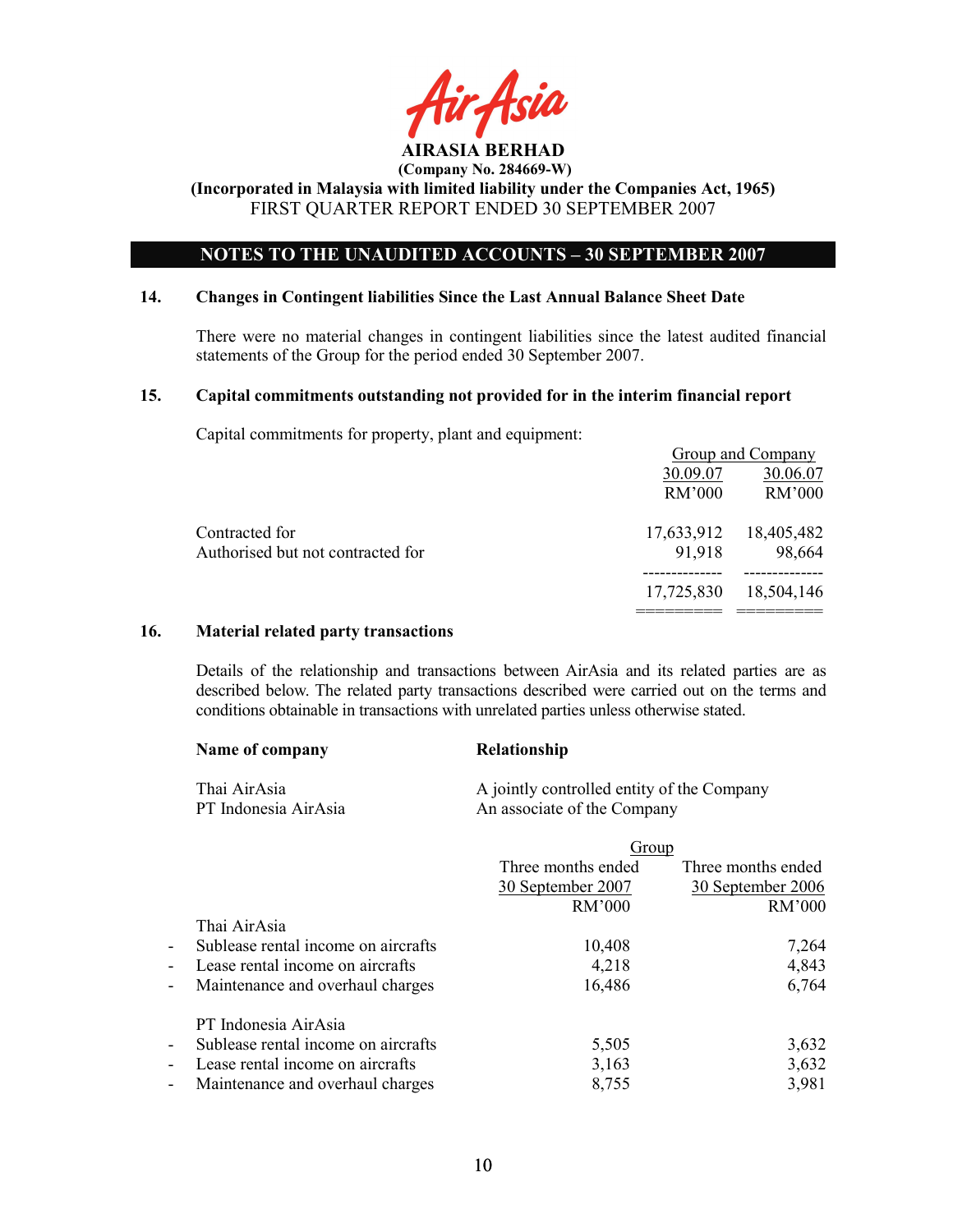AIRASIA BERHAD

 (Company No. 284669-W) (Incorporated in Malaysia with limited liability under the Companies Act, 1965)

FIRST QUARTER REPORT ENDED 30 SEPTEMBER 2007

# NOTES TO THE UNAUDITED ACCOUNTS – 30 SEPTEMBER 2007

### 17. Review of performance

| <b>Quarter Ended: 30 September</b><br><b>RM'000</b>                | Q1 2008                    | Q1 2007<br>(restated)     | Q1 2008<br>vs. Q1 2007                |
|--------------------------------------------------------------------|----------------------------|---------------------------|---------------------------------------|
| <b>Revenue</b>                                                     | 461,585                    | 332,093                   | 39%                                   |
| <b>EBITDAR</b>                                                     | 148,655                    | 69,250                    | 115%                                  |
| Pretax profit                                                      | 74,692                     | 5,340                     | 1299%                                 |
| Net Income                                                         | 179,977                    | 70,002                    | 157%                                  |
| <b>EBITDAR Margin</b><br>Pretax profit Margin<br>Net Income Margin | 32.2%<br>$16.2\%$<br>39.0% | 20.9%<br>$1.6\%$<br>21.1% | $9.6$ ppt<br>$12.8$ ppt<br>$16.2$ ppt |
| Passengers Carried<br>Average Fare (RM)<br>Load Factor             | 2,439,600<br>174<br>79.3%  | 1,944,621<br>158<br>79.3% | 25.5%<br>9.8%<br>$0$ ppt              |

Performance of current quarter against same quarter last year

The Group recorded revenue of RM461 million for the quarter ended 30 September 2007 ("1Q08"), 39% higher than the revenue of RM332 million recorded in the quarter ended 30 September 2007 ("1Q07"). The Group's net income improved by 157% to RM180 million as compared to the net profit of RM70 million achieved in 1Q07.

The positive growth in results was attributed to higher passenger volume achieved and higher contribution from ancillary income. Passenger volume grew by 25% in 1Q08 as compared to 1Q07. Load factor was constant at 79% and average fare was higher by 10% at RM174 as compared to RM158 achieved in 1Q07. The higher average fare achieved reflects the robust demand for our services and maturity of certain routes in the network.

# 18. Jointly Controlled Entity and Associate Company

FRS 128 states that interest in an associate is defined as "the carrying amount of the investment in the associate under the equity method together with any long-term interests that, in substance, form part of the investor's net investment in the associate". On this basis, the share of losses of the investment in associate was equity accounted for by the Group and limited to the Group's investment in the ordinary share capital of the associate.

|                   | Unrecognised share of loss        | Unrecognised share of loss |
|-------------------|-----------------------------------|----------------------------|
|                   | For the Quarter ended 30 Sep 2007 | As at 30 September 2007    |
|                   | RM'Million                        | RM'Million                 |
| Thai AirAsia      | 17 1                              | 48.0                       |
| Indonesia AirAsia | 52                                | 65.6                       |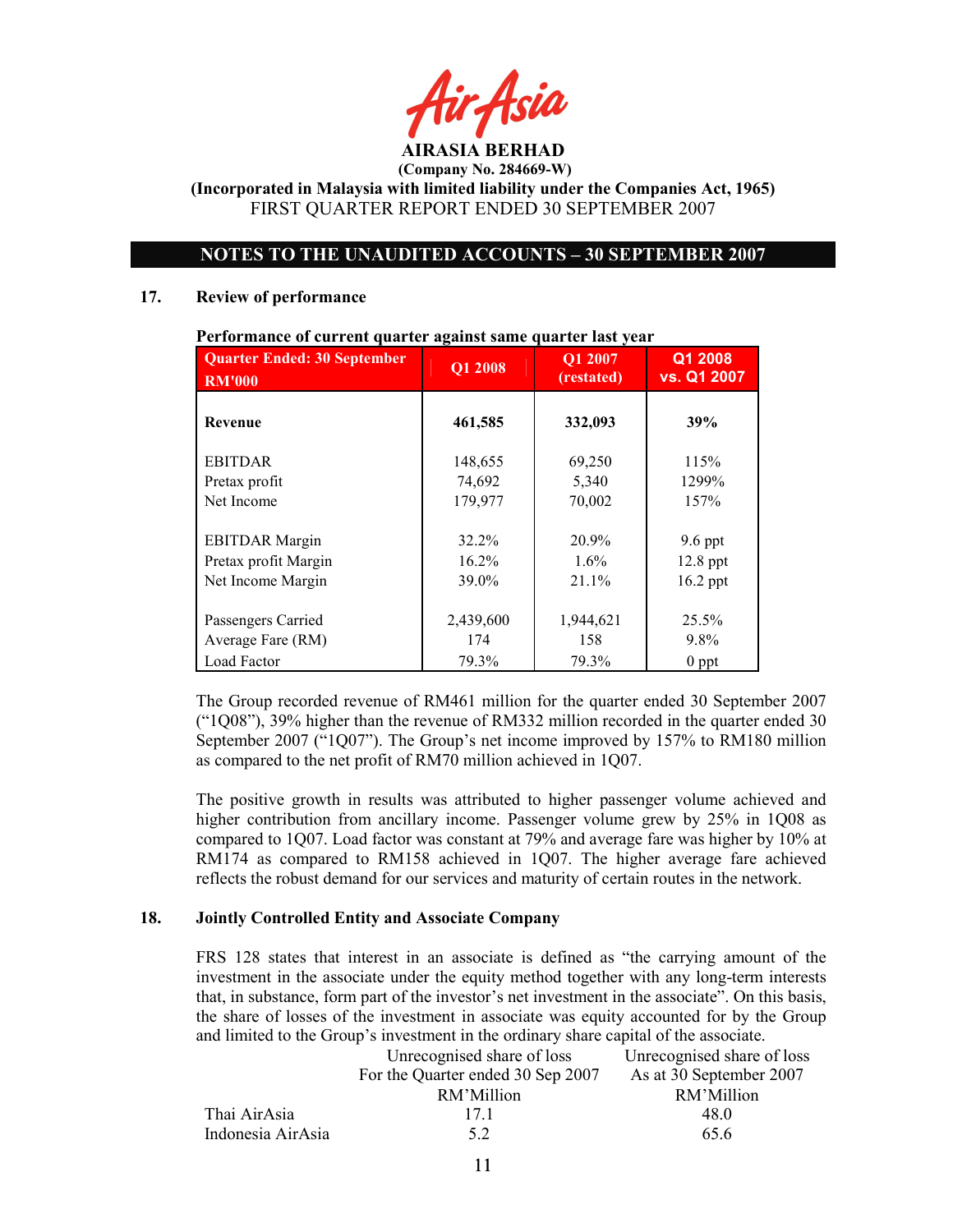

# NOTES TO THE UNAUDITED ACCOUNTS – 30 SEPTEMBER 2007

#### 19 Variation of results against preceding quarter

The Group achieved a net income of RM180 million for the quarter under review. This is lower by RM5.0 million compared to that of the immediately preceding fourth quarter ended 30 June 2007. The revenue recorded in the quarter under review has helped reduce the impact of higher depreciation, amortization charge and finance costs attributed to the new Airbus A320 aircraft in our current fleet. Up to 30 September 2007, the AirAsia Group has already taken delivery of 27 new Airbus A320 aircraft in total.

### 20. Commentary on prospects

The Group's financial performance is largely driven by the demand for air travel and our ability to add capacity. The demand for air travel is expected to be driven by people's desire for leisure travel, corporate activities and the affordability of air tickets compared to the alternative mode of transportation. The impact of the continued positive economic growth across the region are expected to spill over to the air travel industry as this is a stimulus for corporate travel and the rising economic wealth makes air travel more affordable.

The Group will continue to add more capacity in the current quarter, the capacity addition will be used to introduce several new destinations and increase frequency on existing routes.

Based on the forward booking trend in the second quarter, the underlying demand remains strong and yields are expected to be ahead than the same period last year. With the current volatile fuel price, it is difficult to predict our fuel bill for the second quarter. Assuming fuel price remains at the current level until 31 December 2007; the fuel bill will be higher than our initial budgets and will negatively impact on our ability to maintain profit margins that was achieved in the same period last year. Barring any unforeseen circumstances, the Directors remain positive with the Group's prospects.

#### 21. Profit forecast

The disclosure requirements for explanatory notes for the variance of actual profit after tax and minority interest and forecast profit after tax and minority interest are not applicable for the current quarter and financial year-to-date.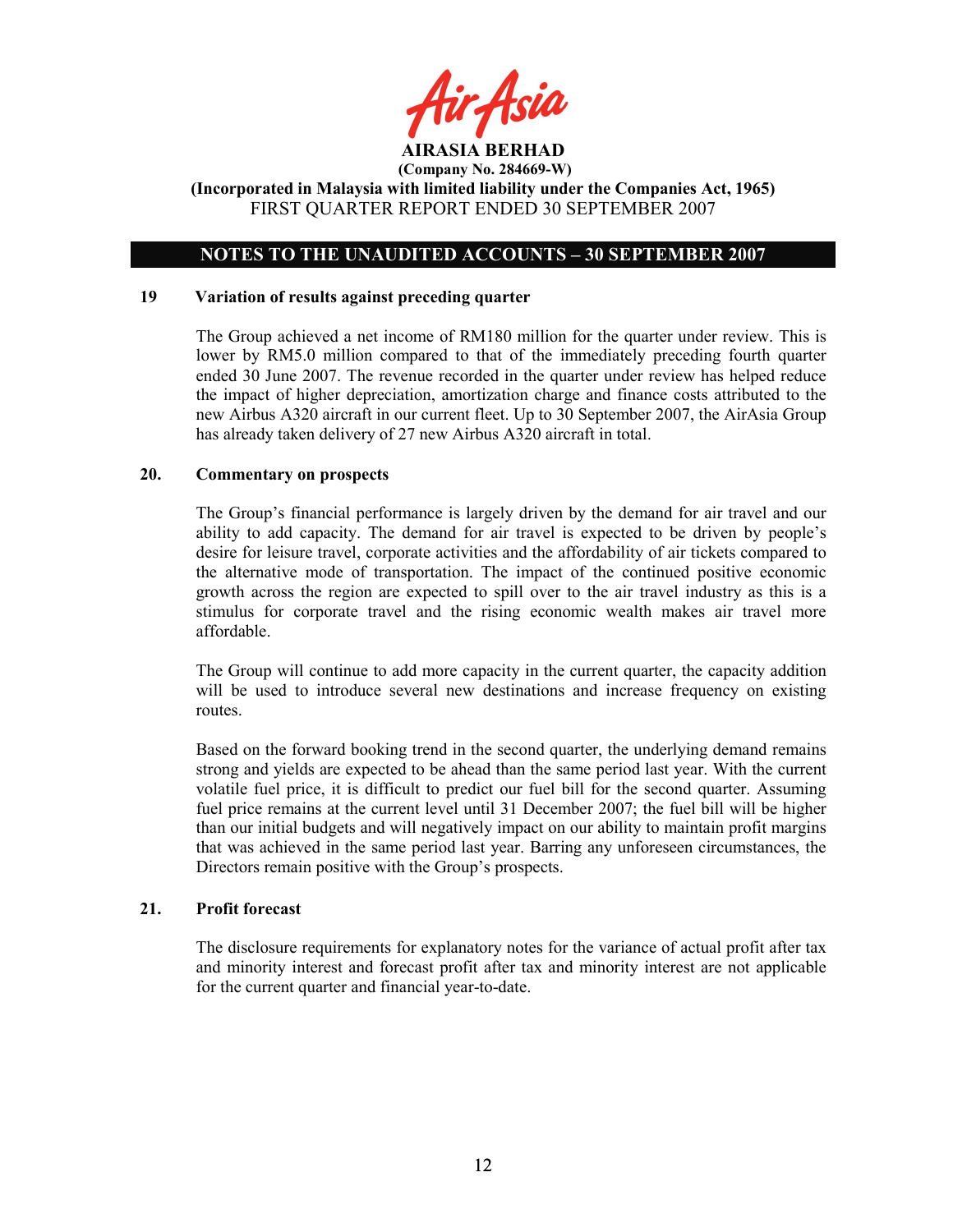# NOTES TO THE UNAUDITED ACCOUNTS – 30 SEPTEMBER 2007

### 22. Finance (Cost)/Income (Net)

|                                   | Group<br>For the period ended 30.9.07<br><b>RM'000</b> |
|-----------------------------------|--------------------------------------------------------|
| <b>Finance Costs</b>              |                                                        |
| Interest costs                    |                                                        |
| - Bank borrowings                 | (40, 493)                                              |
| - Hire-purchase payables          | (3)                                                    |
| Bank facilities and other charges | (345)                                                  |
|                                   | (40, 842)                                              |
| <b>Finance Income</b>             |                                                        |
| Interest on deposits              | 6,963                                                  |
| Total foreign exchange gain       | 26,614                                                 |
|                                   | 33,577                                                 |

## 23. Income tax expense

|              | <b>INDIVIDUAL QUARTER</b> |                     | <b>FULL FINANCIAL YEAR</b> |                       |  |
|--------------|---------------------------|---------------------|----------------------------|-----------------------|--|
|              | <b>Current Year</b>       | Preceding           | <b>Financial Year</b>      | <b>Financial Year</b> |  |
|              | Quarter                   | <b>Year Quarter</b> | <b>Ended</b>               | Ended                 |  |
|              | <b>Ended</b>              | <b>Ended</b>        |                            |                       |  |
|              | 30/09/07                  | 30/09/06            | 30/09/07                   | 30/09/06              |  |
|              | <b>RM'000</b>             | <b>RM'000</b>       | <b>RM'000</b>              | <b>RM'000</b>         |  |
| Group        |                           |                     |                            |                       |  |
| Current tax  | 923                       | 846                 | 923                        | 846                   |  |
| Deferred tax | (106, 209)                | (65,508)            | (106, 209)                 | (65,508)              |  |
|              | (105, 286)                | (64, 662)           | 105,286                    | (64, 662)             |  |

The current taxation charge is in respect of interest income, which is assessed separately.

### 24. Unquoted investments and properties

There was no sale of unquoted investments or properties for the quarter under review and financial period to date.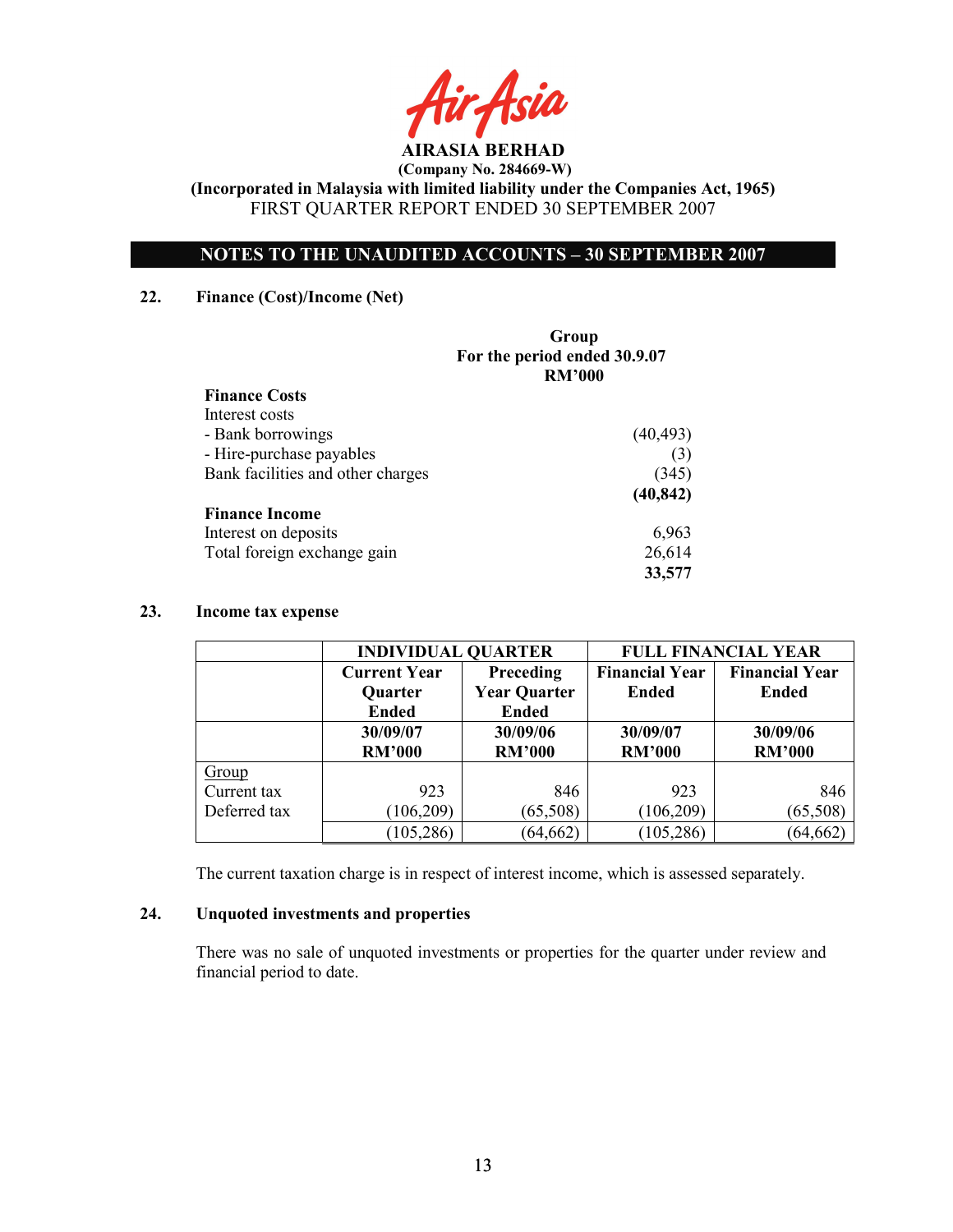fir<sub>t</sub>Asid

# NOTES TO THE UNAUDITED ACCOUNTS – 30 SEPTEMBER 2007

### 25. Quoted investments

There was no purchase or disposal of quoted securities for the quarter under review and financial period to date.

### 26. Status of corporate proposals announced

### (a) Services Agreement with AirAsia X Sdn. Bhd.

. The Company on 31<sup>st</sup> October 2007 entered into a Services Agreement with AirAsia X Sdn Bhd ("AAX"). Under the terms of the Agreement, the Company has agreed to provide AAX certain services ("Services") to be rendered by a number of departments within the Company for a Fee:

The scope of Services may be varied from time to time with the parties mutual consent. Certain services are made subject to pre-agreed service levels.

It is estimated that the monthly fee payable by AAX to the Company will be approximately RM1,300,000 per month which is inclusive of a 10% mark-up. Additionally, AAX has also agreed to pay a one-off fee of approximately RM800,000 for the setting up of the Services which are specific to the needs of AAX's long haul operations.

The payment of the Fee shall be on a monthly basis.

The parties agree that the fees specified shall not be applicable:

- 1. Upon the expiry of a period of one (1) year from the date of the Agreement (or a further period of one (1) year which AAX at its discretion may extend) ; or
- 2. When AAX operates more than three (3) A330 aircraft in its fleet, whichever shall occur first. It was also agreed that either party may terminate the Agreement by serving a six month prior written notice for whatever reason.

## (b) Subscription of Shares in AirAsia X Sdn. Bhd

The Company received a letter of approval from the Foreign Investment Committee (FIC) on 8th October 2007 vide its letter dated 4th October 2007 that it has no objection to the Company's proposal to subscribe to AirAsia X Sdn. Bhd's Redeemable Convertible Preference Share Series 1 ("RCPS"). Payment amounting to RM26.7 million was made on  $24<sup>th</sup>$  October 2007 to acquire 20% of the enlarged capital of AirAsia X Sdn. Bhd and the 26,666,667 RCPS shares were allotted to the Company on  $29<sup>th</sup>$  October 2007.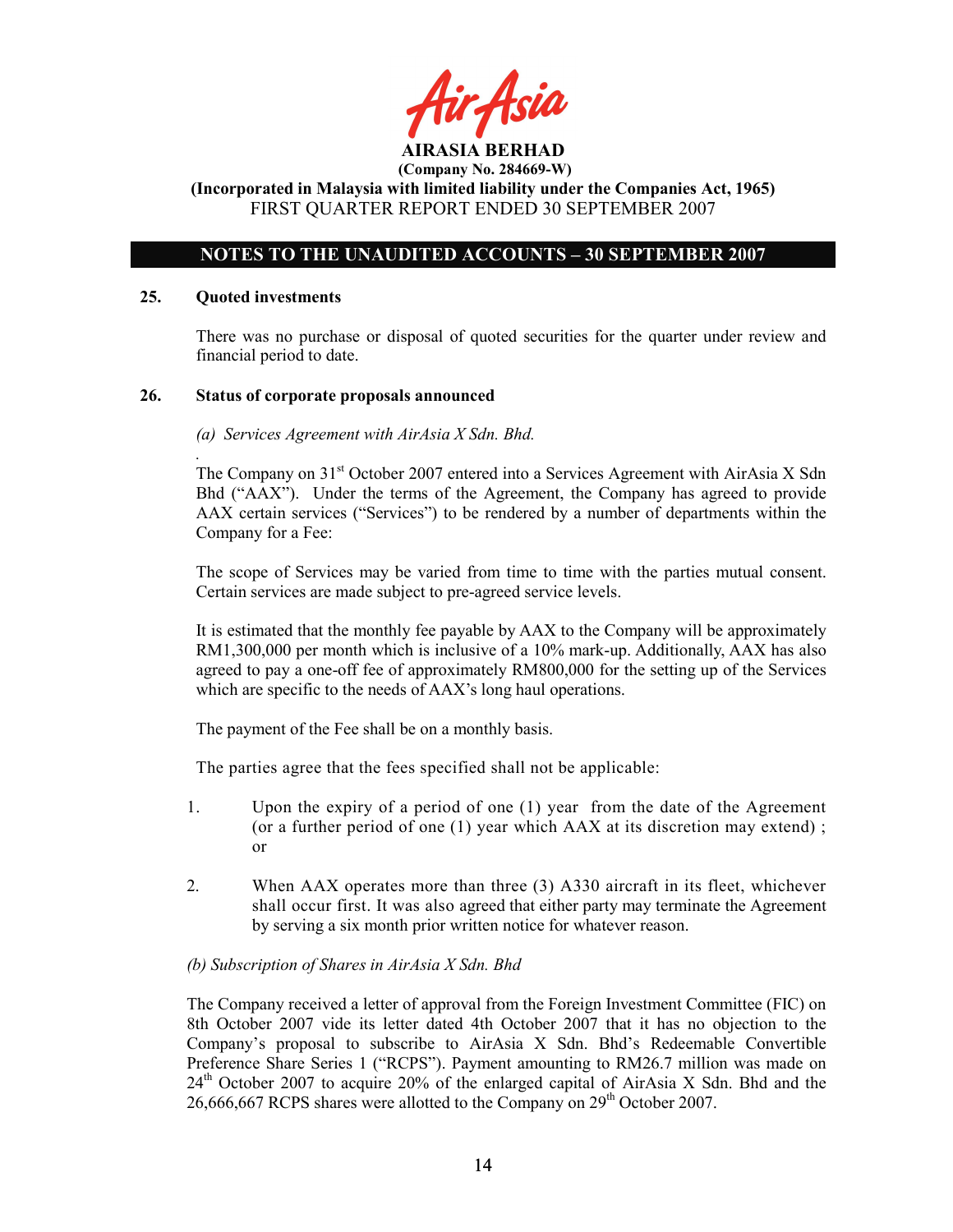

(Incorporated in Malaysia with limited liability under the Companies Act, 1965) FIRST QUARTER REPORT ENDED 30 SEPTEMBER 2007

# NOTES TO THE UNAUDITED ACCOUNTS – 30 SEPTEMBER 2007

(c) Letter of Intent Between Vietnam Shipbuilding Industry Group ("Vinashin") and AirAsia

The Company on  $30<sup>th</sup>$  August 2007 has signed a Letter of Intent ("LOI") with Vinashin as a preliminary step towards exploring, assisting and creating a business cooperation between both parties regarding the establishing of a low cost airline based on the AirAsia business model in Vietnam. Discussions are currently ongoing.

#### 27. Borrowings and debt securities

|             | At 30 September 2007<br><b>RM'000</b> | At 30 June 2007<br><b>RM'000</b> |
|-------------|---------------------------------------|----------------------------------|
| Current     |                                       |                                  |
| Secured     | 290,175                               | 251,097                          |
|             |                                       |                                  |
|             |                                       |                                  |
| Non-current |                                       |                                  |
| Secured     | 2,886,091                             | 2,303,488                        |

The borrowings are in the form of term loans which are for the purchase of new aircraft A320-200.

The maturity period of non-current borrowing is 14 years and below. The entire borrowings are denominated in US Dollar & Euro.

As at the balance sheet date, the weighted average effective interest rate of the borrowings is at 5.6% per annum (2007: 5.05% per annum).

The Company's aircraft financing facilities are principally secured by the following types of security:

- (a) Assignment of rights under contract with Airbus over each aircraft
- (b) Assignment of insurance and reinsurances of each aircraft
- (c) Assignment of airframe and engine warranties of each aircraft
- (d) Mortgage of the aircraft
- (e) Deregistration Power of Attorney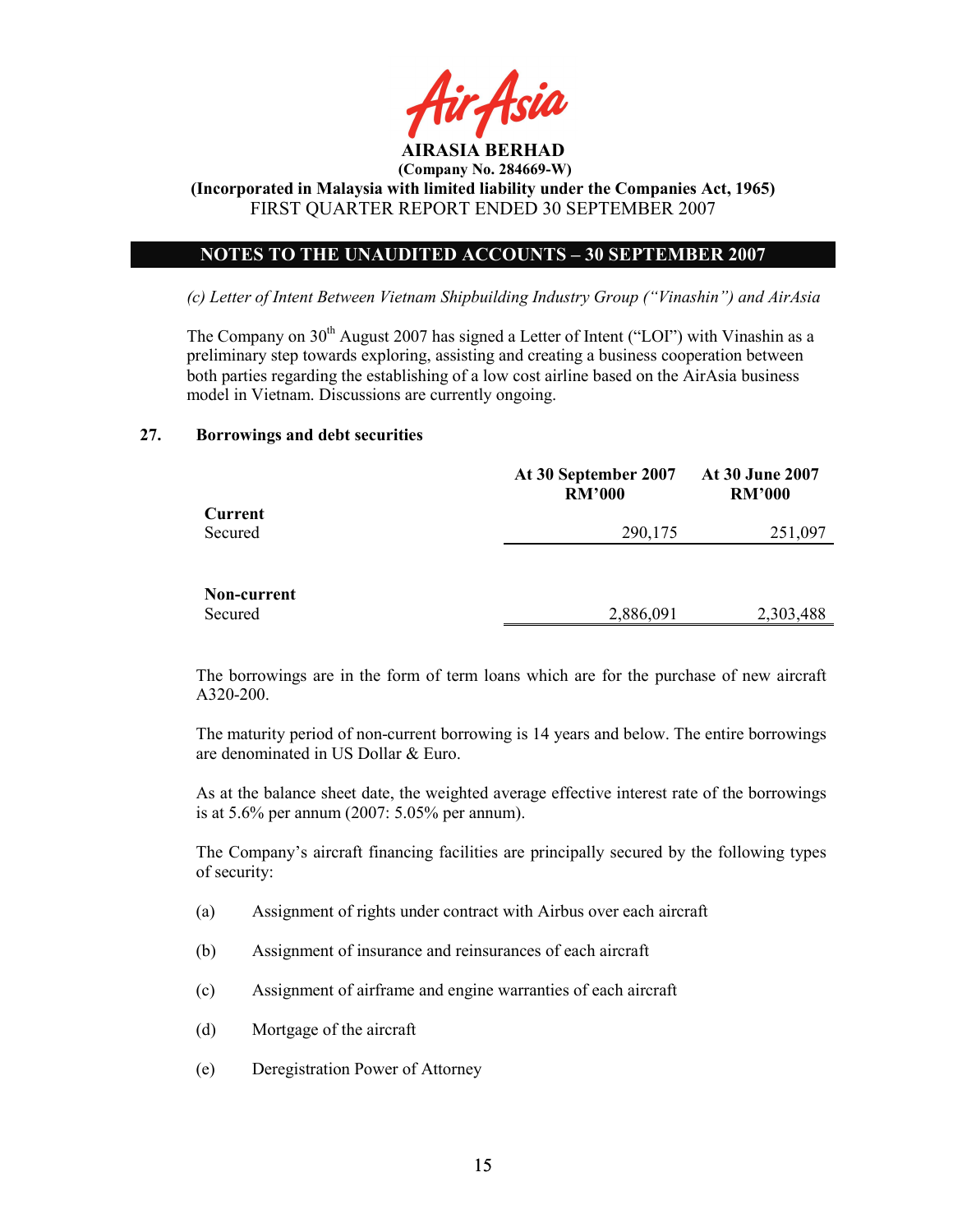

(Incorporated in Malaysia with limited liability under the Companies Act, 1965) FIRST QUARTER REPORT ENDED 30 SEPTEMBER 2007

## NOTES TO THE UNAUDITED ACCOUNTS – 30 SEPTEMBER 2007

#### 28. Off balance sheet financial instruments

 The fair value of derivative financial instruments is the present value of their future cash flows and is derived from the valuations, calculated by the Group's bankers.

(i) Forward foreign exchange contracts

 Forward foreign exchange contracts protect the Group from movements in exchange rates by establishing the rate at which a foreign currency asset or liability will be settled. Exchange gains and losses arising on contracts entered into as hedges of anticipated future transactions are deferred until the date of such transaction, at which time they are included in the measurement of such transactions.

The Group has entered into several long dated par forward foreign exchange contracts for settlement at fixed Ringgit rates over a period of 12 years in respect of a number of its aircraft loans, engine and simulator. As at 30 September 2007, the Company has hedged 21 aircraft loans, 2 Engine loans and 1 simulator loan from USD into Ringgit.

(ii) Interest Rate Swaps

The Group entered into capped, interest rate swaps to hedge against fluctuations in the US-LIBOR on an expected total of USD2.2 billion in term loans on its existing and future aircraft financing for deliveries between 5 December 2005 to 1 April 2009. The effect of this transaction obliges it to pay fixed interest rate of between 4.78% and 4.90% instead of being subjected to the floating US-LIBOR for the entire loan amount over the entire tenor.

As of the end of the financial year 30 September 2007, the Group has a total of 48 interest rate swaps.

(iii) Fuel Hedging

The Company bought caps to fully hedge its upside risk until 30 June 2007. It is currently about 35% hedged in a Sing Jet Kerosene, call spread until December 2007 and sold WTI puts at USD 52.50 / barrel for the same period.

From January until June 2008, the Company bought WTI put spreads from USD 70 until USD 55 (quarterly extendibles) and sold puts at USD 48.

In financial years 2009 and 2010, the Company bought WTI put spreads from USD 69 until USD 55 (quarterly extendibles) and sold puts at USD 40, 42 and 35 / barrel respectively.

The Company also sold calls (quarterly extendibles) at the average price of USD 82.60/ barrel from January 2008 – June 2010 with in Knock-in at USD 90 / barrel.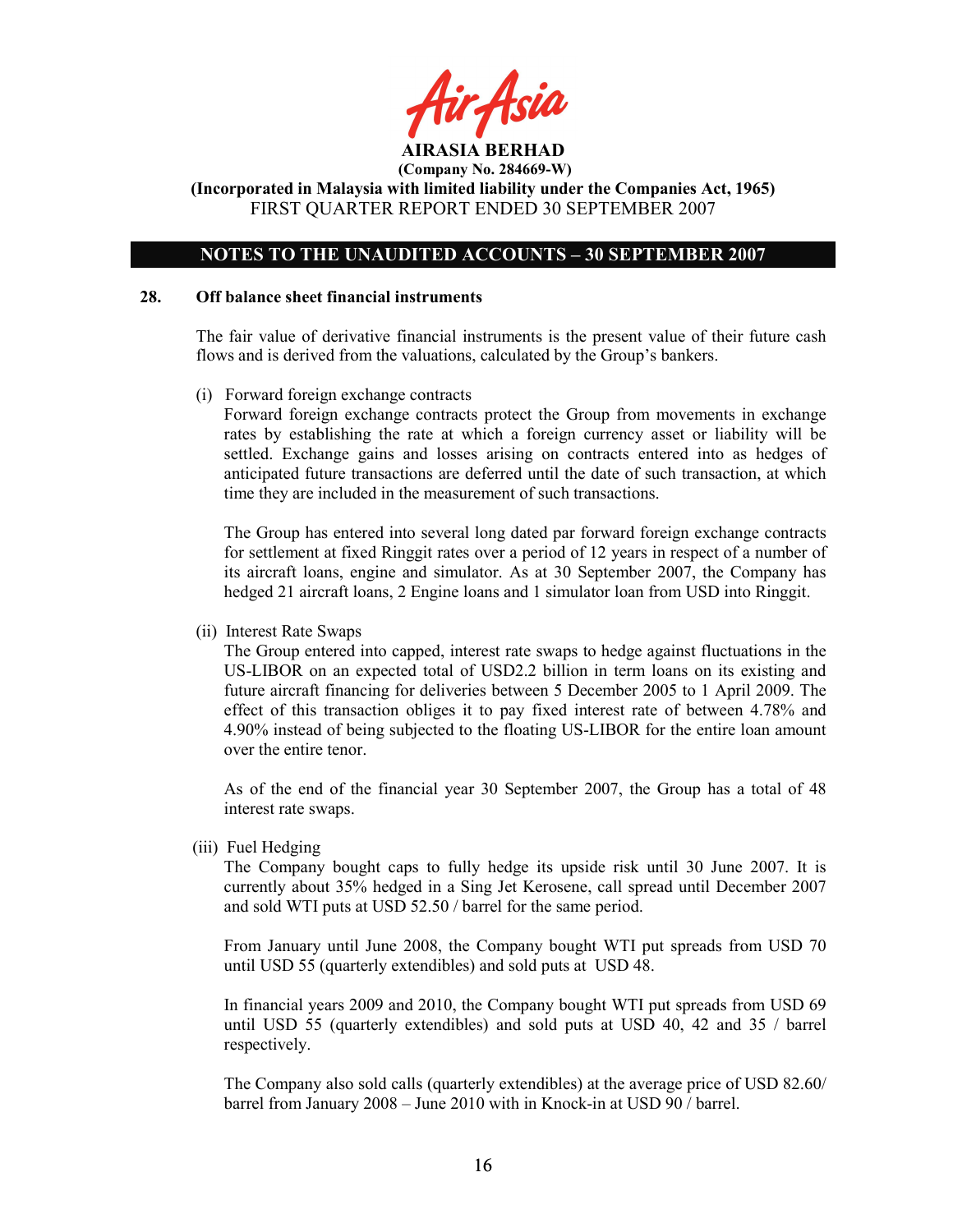AIRASIA BERHAD (Company No. 284669-W) (Incorporated in Malaysia with limited liability under the Companies Act, 1965)

FIRST QUARTER REPORT ENDED 30 SEPTEMBER 2007

# NOTES TO THE UNAUDITED ACCOUNTS – 30 SEPTEMBER 2007

# 29. Material litigation

As at 14 November 2007, there was no material litigation against the Group.

# 30. Proposed dividend

The Directors do not recommend any dividend for the quarter ended 30 September 2007.

# 31. Earnings per share

# (a) Basic earnings per share

 Basic earnings per share of the Group are calculated by dividing the net profit for the period by the weighted average number of ordinary shares in issue during the period.

|                                     | <b>INDIVIDUAL QUARTER</b> |                       | <b>CUMULATIVE QUARTER</b> |                       |
|-------------------------------------|---------------------------|-----------------------|---------------------------|-----------------------|
|                                     | <b>Current</b>            | <b>Preceding Year</b> | <b>Current</b>            | <b>Preceding Year</b> |
|                                     | <b>Quarter</b>            | Corresponding         | Year                      | Corresponding         |
|                                     | <b>Ended</b>              | <b>Quarter Ended</b>  | <b>Ended</b>              | <b>Year Ended as</b>  |
|                                     |                           | as Restated           |                           | <b>Restated</b>       |
|                                     | 30/09/07                  | 30/09/06              | 30/09/07                  | 30/09/06              |
|                                     |                           |                       |                           |                       |
| Net profit for the financial period | 179,977                   | 70,002                | 179,977                   | 70,002                |
| (RM'000)                            |                           |                       |                           |                       |
| Weighted<br>average<br>number<br>of | 2,352,748                 | 2,347,275             | 2,352,748                 | 2,347,275             |
| ordinary shares in issue for basic  |                           |                       |                           |                       |
| EPS ('000)                          |                           |                       |                           |                       |
|                                     |                           |                       |                           |                       |
| Adjusted<br>share<br>for<br>options | 34,847                    | 27,400                | 34,847                    | 27,400                |
| granted $(000)$                     |                           |                       |                           |                       |
| Adjusted<br>weighted<br>average     | 2,387,595                 | 2,374,675             | 2,387,595                 | 2,374,675             |
| number of ordinary shares ('000)    |                           |                       |                           |                       |
|                                     |                           |                       |                           |                       |
| Basic earnings per share (sen)      | 7.7                       | 3.0                   | 7.7                       | 3.0                   |
| Diluted earnings per share (sen)    | 7.5                       | 3.0                   | 7.5                       | 3.0                   |

# (b) Diluted earnings per share

For the diluted earnings per share calculation, the weighted average number of ordinary shares in issue is adjusted to assume conversion of all dilutive potential ordinary shares. The Group's dilutive potential ordinary shares are in respect of options over shares granted to employees.